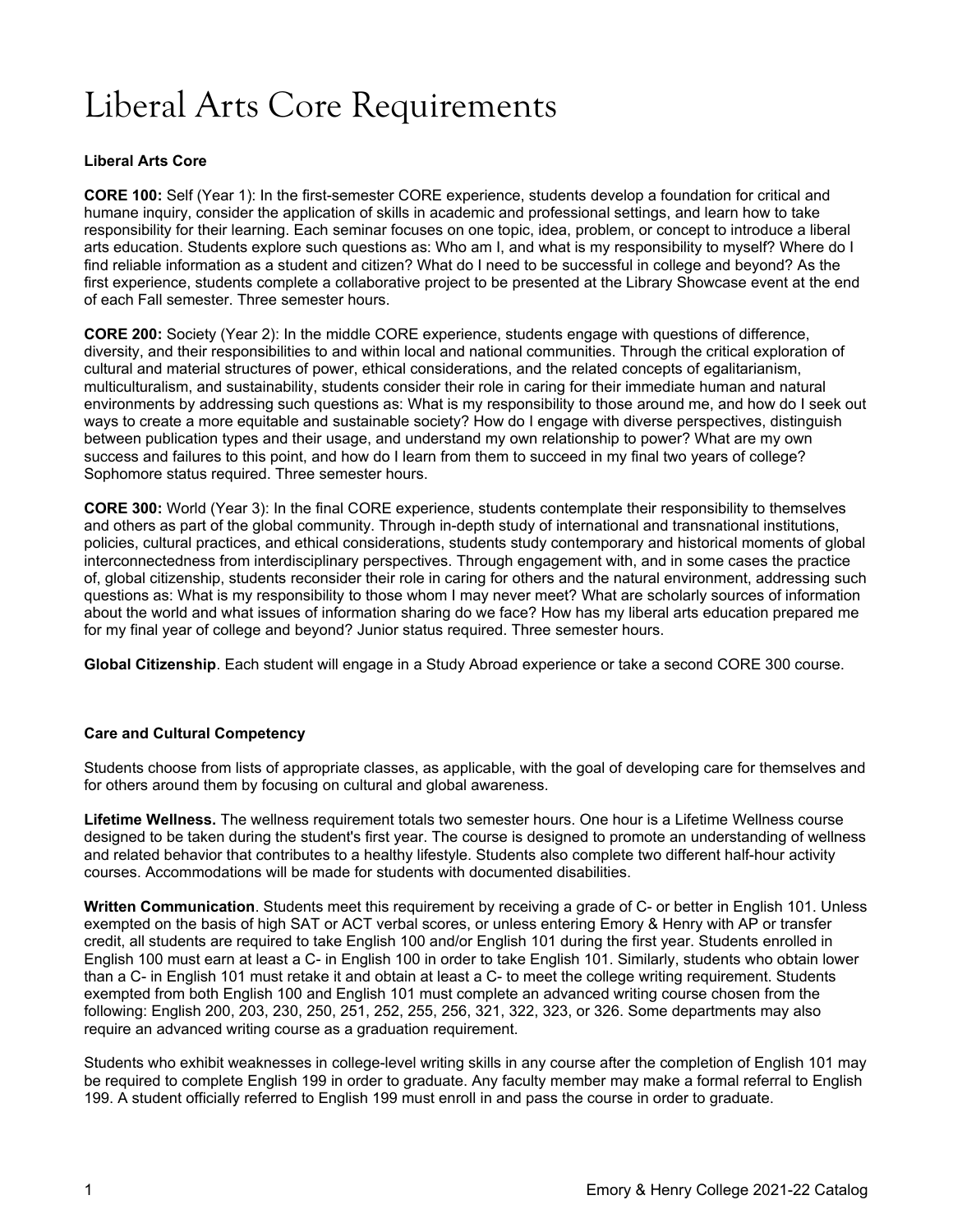**Foreign Language**. Students meet this requirement in any one of several ways. They may (a) complete two sequential foreign language courses at the 100 level (6 to 8 semester hours), or (b) demonstrate competency through the 102 level by appropriate performance on a foreign language proficiency exam and oral interview with Foreign Languages faculty, or (c) fulfill the requirement during a Study Abroad experience, or (d) substitute a native language other than English, or (e) complete two sequential American Sign Language (ASL) courses. Departments may require additional hours beyond the minimum.

Students with documented disabilities of a severe language-based nature may request pre-approved course substitutions to meet the Core Curriculum foreign language proficiency requirement. Course substitutions approved for this purpose will also serve to meet the foreign language requirements of a major for which no more than eight credit hours of any foreign language are required. Students must initiate such a request in time to receive a decision prior to the end of their sophomore year, or in the case of a transfer student, within the first semester at the college. The request for substitution must be approved prior to any coursework that will count as substitution. Attempting a foreign language will not preclude a student from successfully requesting a foreign language substitution. Students must be registered with Disability Support Services in the Powell Resource Center before initiating a substitution request. Procedures for registering with Disability Support Services and for requesting foreign language substitutions are available in the Powell Resource Center. Students interested in these procedures begin by making an appointment with the Director of Disability Support Services. Religion. Each student completes a religion course to explore the roots, teachings and contemporary understandings of the Christian faith or a variety of religious beliefs and practices and the importance of religion in the lives of people all over the world.

**Religion**. Each student completes a religion course (111, 131, 132, 200 or 213) to explore the roots, teaching and contemporary understandings of the Christian faith or a variety of religious beliefs and practices and the importance of religion in the lives of people all over the world.

# **Think, Understand & Create**

Students choose from lists of appropriate classes, as applicable, to develop skills in analytical thinking, evaluation of information, methods of research, educational perspectives and avenues of communication from a wide range of disciplines.

**Mathematics.** The mathematics requirement enables students to develop skills that will assist them in college courses and in vocational preparation. This requirement is met by completion of mathematics courses specified in each departmental headnote for a major.

**Natural Sciences with Laboratory.** One class chosen from list of approved courses in the Natural Sciences.

**Social Sciences.** One class chosen from list of approved courses in the Social Sciences.

**Humanities.** One class chosen from list of approved courses in the Humanities.

**Creative Arts.** One class chosen from list of approved courses in the Creative Arts.

# **Capstone Experience**

The fourth-year Capstone ties together the skills, methods, and knowledge learned through the three CORE experiences, electives, and classes in the major. It provides an opportunity for professional practice within a student's major field, and a chance for students to share their knowledge with the wider community. The nature of the Capstone experience varies by discipline and is defined by the student's home department. The Capstone provides a scholarly and/or professional experience in the major. As the second "bookend" experience, students create a final product and/or share their knowledge with the wider community. Such experiences could include:

Senior seminars, undergraduate research project, a final artistic creation/performance/show, among others TBD.

Internships, student-teaching, and civic engagement projects. Allow flexibility on what constitutes an internship with some common standards; some internships could be on campus (HHP interns with the athletic department, for instance) and some could be during the summer.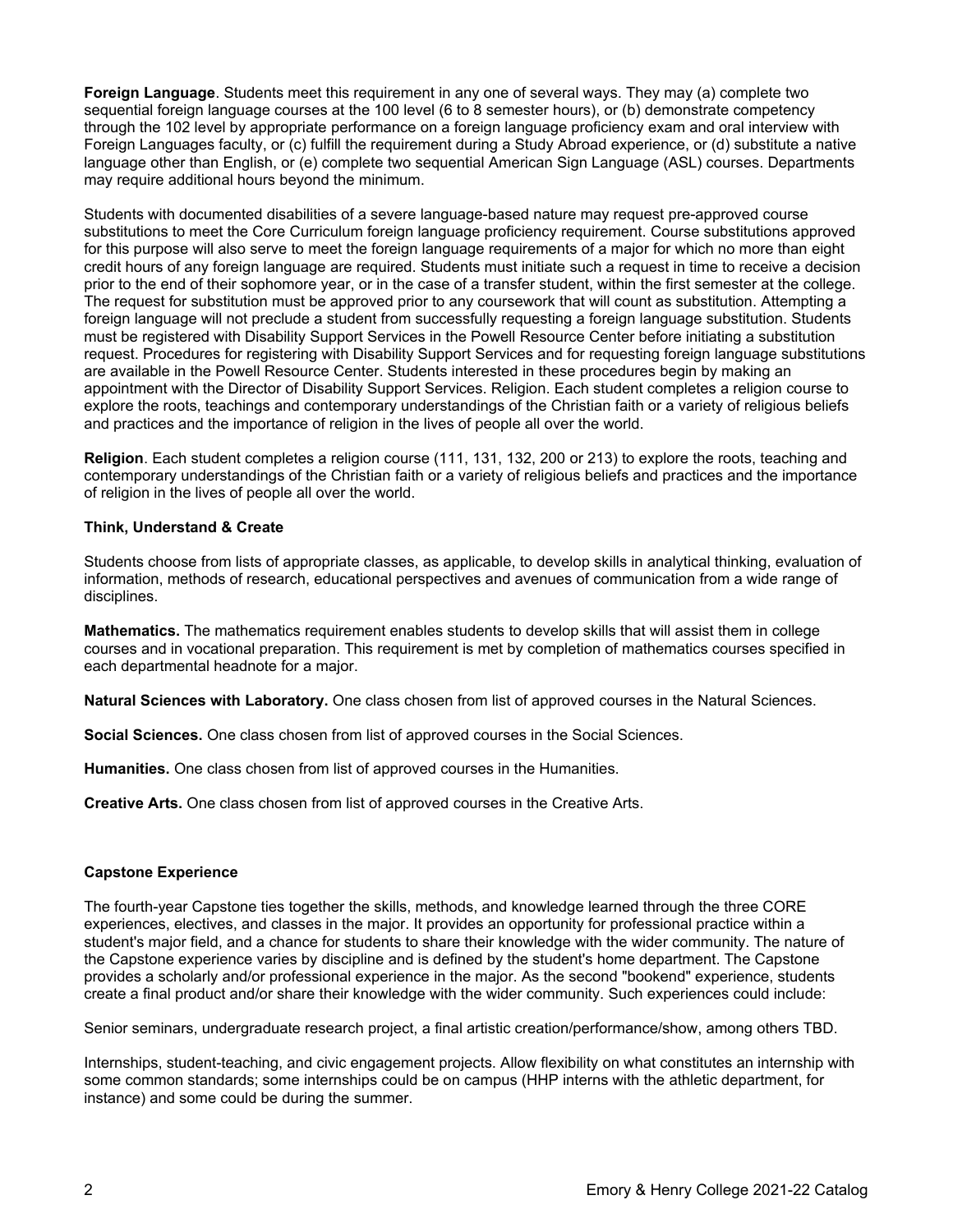Capstones also engage students with ethical considerations and best practices for the profession. Ask students to reflect on (1) what they want to contribute to their field and the world, and (2) how their liberal arts education prepared them for success.

\*Note: Lists of classes for CORE 100, CORE 200, CORE 300, Religion, Natural Sciences, Social Sciences, Humanities and Creative Arts requirements to be developed by work groups (CORE) and departments.

# **CORE 200 Society**

- CORE 200 Society: AI, Robots, and Cyborgs
- CORE 200 Society: Art in Social Change
- CORE 200 Society: Frederick Douglass
- CORE 200 Society: Jazz Age
- CORE 200 Society: Women, Music, and Culture
- CVIN 210 Questions of Place and Diversity
- ENGL 232 Introduction to Short Fiction
- HHP 201 Women, Sport, and Culture
- MCOM 250 Women and Media
- NURS 201 Cultural Concepts in Healthcare
- PHIL 210 Plato's Republic
- PJST 200 Nonviolence and Conflict Resolution
- PSYC 220 Child Development
- PSYC 231 Lifespan Development
- RELG 356 Women and Christianity
- SOCI 250 Food and Justice

#### **CORE 300 World**

- CORE 300 World: Animal Ethics
- CORE 300 World: Christians and Social Justice
- CORE 300 World: Crime in Latin America
- CORE 300 World: Education in a Global Society
- CORE 300 World: Kiss, Bow, or Shake Hands
- CORE 300: World: Cuba/Media/Conflict
- ART 322 Italian Art
- CVIN 250 Appalachia
- ECON 322 International Trade
- GEOG 322 Environmental Policy
- HIST 379 Iran and the West
- NURS 206 Global Issues in Healthcare
- POLS 314 National and International Security
- PSYC 318 Health Psychology
- PSYC 340 Cross-Cultural Psychology
- SOCI 221 Cultures and Peoples
- THER 306 Movement in Global Perspectives

# **Emory Abroad Courses**

- ART 322 Italian Art
- BIOL 340 Tropical Biology
- PSYC 340 Cross-Cultural Psychology
- CORE 240 Directed Study Abroad:
	- Cross-Cultural Christian Mission (Various Locations)
	- Cross-Cultural Psychology/Social Psychology of the Holocaust (Czech Republic and Poland)
	- Cuban Culture and Identity Documentary Film Experience (Cuba)
	- Environment & Sustainability (Belize)
	- International Perspectives on Student Leadership Habitat for Humanity (Various Locations)
	- Italian Art (Italy)
	- Language and Culture in the Southern Cone (Argentina)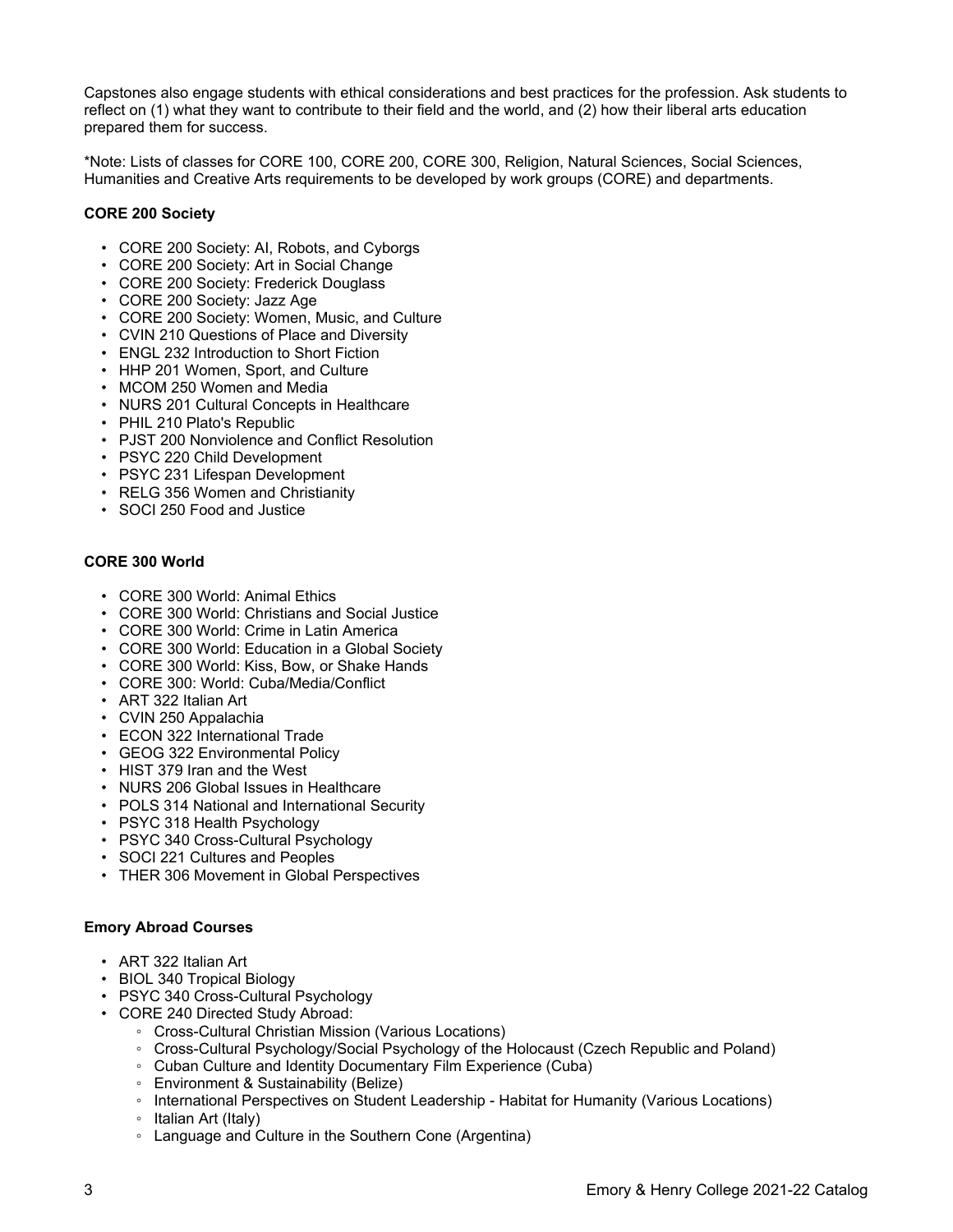- Sociology of Culture (Sweden and Netherlands)
- Spanish Language & Culture (Spain, Peru or Cuba)
- The Emory Odyssey (Greece)
- Theatre and Culture in London Renaissance to Modernity (England)
- Tropical Biology (Panama)

# **Creative Arts (One course of three semester hours, or two courses in dance technique, music ensemble or lesson participation)**

- ART 111 Introduction to Art & Design
- ART 112 Three-Dimensional Design
- ART 151 Drawing
- ART 205 Photography I
- ART 206 Digital Photography
- ART 210 Visual Arts Computing
- ART 215 Web Design
- ART 231 Ceramics
- ART 241 Crafts I
- ENGL 322 Writing Poetry
- ENGL 323 Writing Prose Fiction
- ENGL 326 Creative Nonfiction Workshop
- ENGL 328 Nature Writing
- MCOM 204 Beginning Publication Design
- MUSC 318 Music, Learning and Culture
- MUSP 100, 109, 117 Beginning Voice, Piano, Guitar, respectively
- MUSP 101 Bass Methods
- MUSP 211, 212, 213, 214, 215, 216, 217, 218 Intermediate Piano, Organ, Guitar, Bass, Woodwinds, Voice, Strings, Percussion, respectively
- MUSP 225 Festival Choir
- MUSP 230 Concert Choir
- MUSP 232 Marching Band
- MUSP 234, 237, 238, 239 Guitar, Brass, Trumpet, woodwind Ensembles, respectively
- MUSP 235 Pep Band/Wind Ensemble
- MUSP 236 Brass Quintet
- MUSP 240 Opera Workshop
- MUSP 411, 412, 413, 414, 415, 416 Advanced Piano, Organ, Guitar, Brass, Woodwinds Voice, respectively
- THRE 100 Introduction to Theatre
- THRE 105 Introduction to Acting
- THRE 109 Introduction to Dance Artistry
- THRE 204 Stage Lighting
- THRE 207 Costume Construction
- THRE 210 Fundamentals of Theatrical Design
- THRE 216 Ballet
- THRE 217 Jazz
- THRE 218 Tap
- THRE 219 Musical Theatre Styles
- THRE 245 Voice for the Stage
- THRE 300 Stage Movement
- THRE 316 Applied Theatre
- THRE 321 Theatre History II
- THRE 322 American Theatre
- THRE 335 Musical Theatre

# **Humanities**

- ART 221 History of Western Art I
- ART 222 History of Western Art II
- ART 322 Italian Art
- ENGL 200 Reading and Writing About Literature
- ENGL 203 World Literature
- ENGL 231 Introduction to Poetry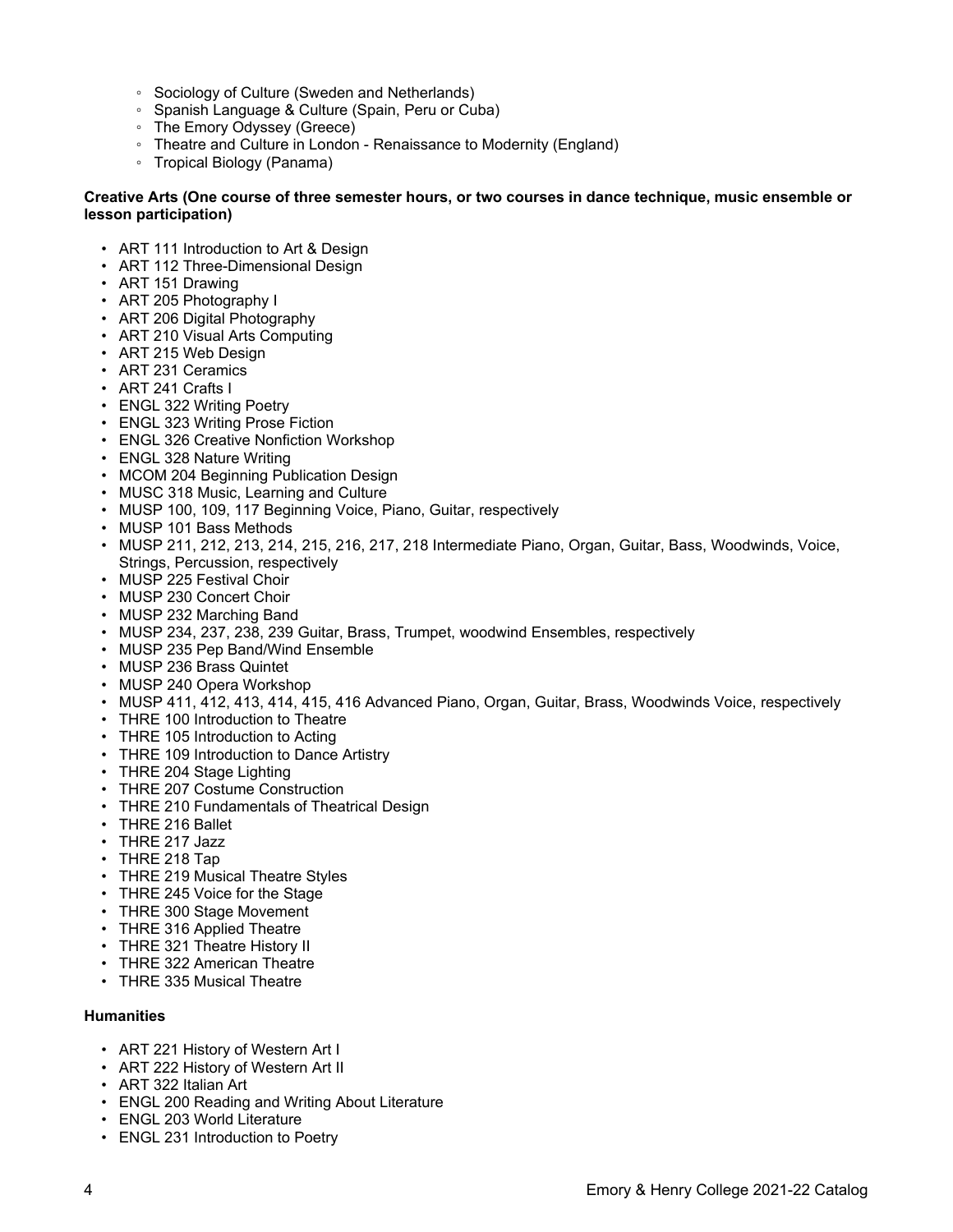- ENGL 232 Introduction to Fiction
- ENGL 233 Introduction to Drama
- ENGL 250 Major British Writers I
- ENGL 251 Major British Writers II
- ENGL 252 Major British Writers III
- ENGL 255 Major U.S. Writers I
- ENGL 256 Major U.S. Writers II
- ENGL 317 Literature for Children and Young Adults
- PHIL 101 Introduction to Philosophy
- PHIL 201 Ethics
- PHIL 211 History of Ancient and medieval Philosophy
- PHIL 212 History of Modern Philosophy
- PHIL 220 Philosophy of Sport
- PHIL 305 Asian Philosophies
- PHIL 341 Contemporary Problems of Justice
- RELG 261 The Christian Faith in Literature
- RELG 314 Islam
- THRE 270 Script Analysis
- THRE 320 Theatre History I
- THRE 321 Theatre History II
- THRE 322 American Theatre
- THRE 336 Musical Theatre History

# **Natural Sciences with Laboratory**

- ANSC 100 Introduction to Animal Science
- BIOL 105 Introduction to College Biology
- BIOL 123 Biological Anthropology
- CHEM 111 General Chemistry I
- ENVS 200 Environmental Monitoring
- ESCI 111 Physical Geology
- ESCI 212 Environmental Geology
- PHYS 100 Conceptual Physics
- PHYS 101 Astronomy
- PHYS 201 General Physics I
- PSYC 101 Introduction to Psychology as a Natural Science

# **Social Sciences**

- CVIN 100 Introduction to Civic Innovation
- CVIN 200 Public Movements & Social & Cultural Change
- CVIN 205 Building Collaboratives & Alliances for Innovation
- CVIN 240 Research Methods for Innovation
- CVIN 250 Appalachia
- CVIN 255 Place, The Built Environment & Civic Innovation in NY
- CVIN 300 Innovation Capacity & Community Development
- CVIN 312 State & Local Politics & Public Policy
- CVIN 345 Innovation Capacity & Community Development
- ECON 151 Principles of Microeconomics
- ECON 152 Principles of Macroeconomics
- GEOG 111 Human Geography
- GEOG 333 Geography & Economic of Europe
- HIST 105 World History to 1500 CE
- HIST 110 Modern World History
- HIST 111 American History to 1861
- HIST 112 American History since 1861
- HIST 122 Modern Europe
- HIST 210 Archaeology & Prehistory
- HIST 232 Myth Magic Ritual Ancient World
- MCOM 101 Mass Media and Society
- MCOM 250 (WGST 250X) Women and Media